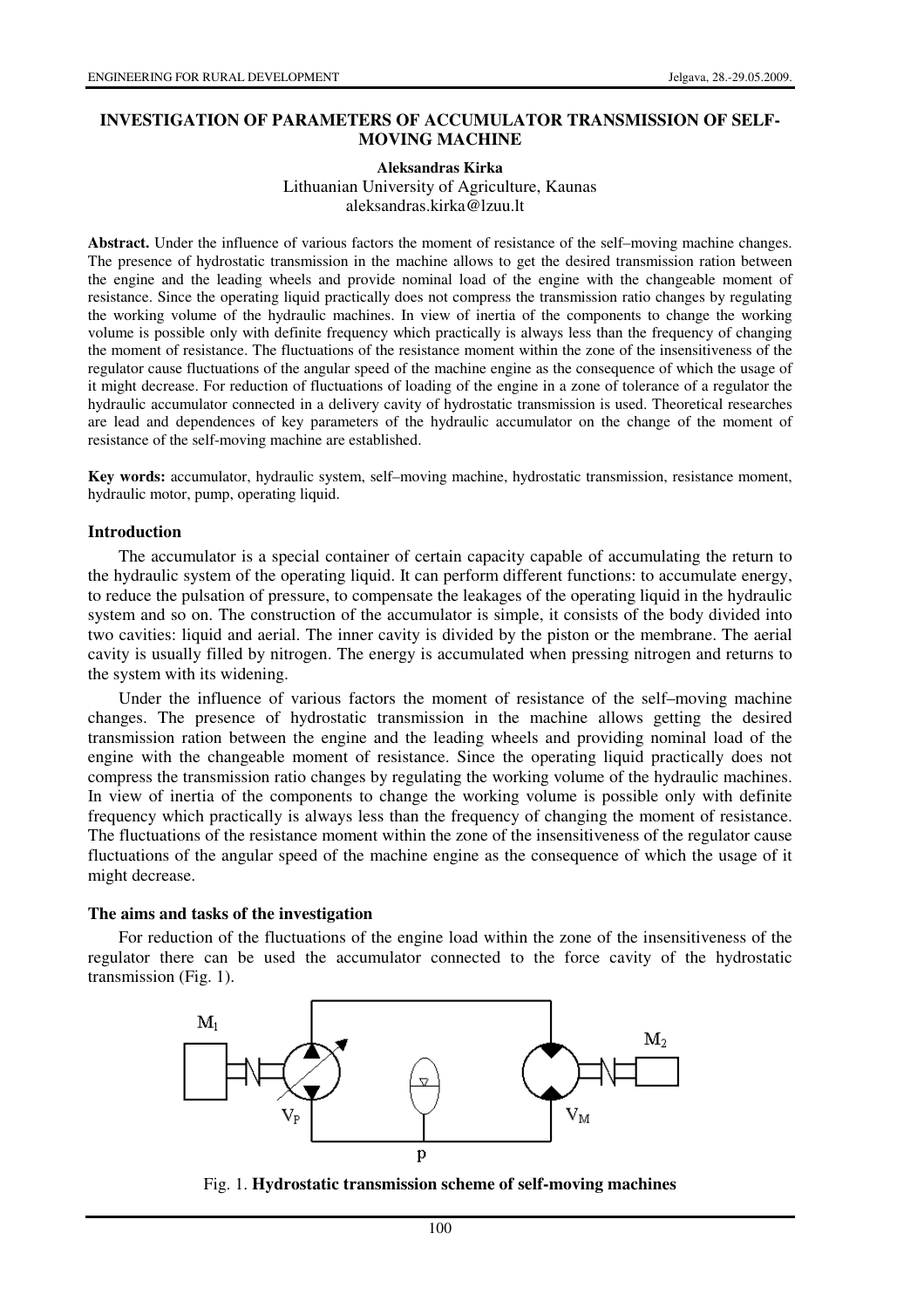The aim of the investigation is determination of the main parameters of the accumulator in dependency on the desired damping moment of the resistance moment of the self–moving machine.

# **Methods and results of the investigation**

For the analytical investigation and determination of the dependencies of the main parameters of the accumulator on the moment of the change of resistance of the self–moving machine the following assumptions were taken.

- 1. The efficiency factor of the hydraulic machine and accumulator is equal to 1.
- 2. The change of the moment of resistance goes on according to the sinusoidal law.
- 3. The operating liquid does not compress.
- 4. The leakages of the operating liquid and hydrostatic transmission are absent.

Considering the above indicated assumptions we can think that the torque of the hydraulic motor is directly proportional to the pressure:

$$
M_M = \frac{1}{2\pi} V_M p \tag{1}
$$

The increase of the moment of resistance of the self–moving machine with the constant working volume of the hydraulic motor causes an increase of pressure in hydrostatic transmission and by this increase of the torque on the shaft of the pump:

$$
M_P = \frac{1}{2\pi} V_P p \tag{2}
$$

Irregularity of the moment of resistance is determined by the coefficient of irregularity and the period of its change:

$$
\delta_R = \frac{M_{R\,\text{max}} - M_{R\,\text{min}}}{M_{R_a}}\tag{3}
$$

where  $M_{R max}$  – maximal meaning of the moment of resistance;

 $M_{R min}$  – minimal meaning of the moment of resistance;

 $M_{Ra}$  – average meaning of the moment of resistance.

According to (1) the equation the pressure of the operating liquid in the hydrostatic transmission will change from  $p_{max}$  (with  $M_{Rmax}$ ) to  $p_{min}$  (with  $M_{Rmin}$ ). That is why the coefficient of pressure irregularity  $\delta_p$  will be equal:

$$
\delta_p = \frac{p_{\text{max}} - p_{\text{min}}}{p_a} \tag{4}
$$

where  $p_{max}$  – maximal pressure; *pmin* – minimal pressure; *p<sup>a</sup>* – average pressure.

With sinusoidal law changes of the moment of resistance, the current meaning of the moment of resistance will be:

$$
M_R = M_{R_a} \left( 1 + \frac{\delta_M}{2} \sin kt \right) \tag{5}
$$

where  $k -$  frequency of the change of the moment of resistance;  $t$  – time.

The amplitude of the fluctuations of the shaft torque of the hydraulic motor according to (1) and (4) equations will be equal:

$$
\Delta M_M = \frac{1}{4\pi} V_M \delta_p p_a \tag{6}
$$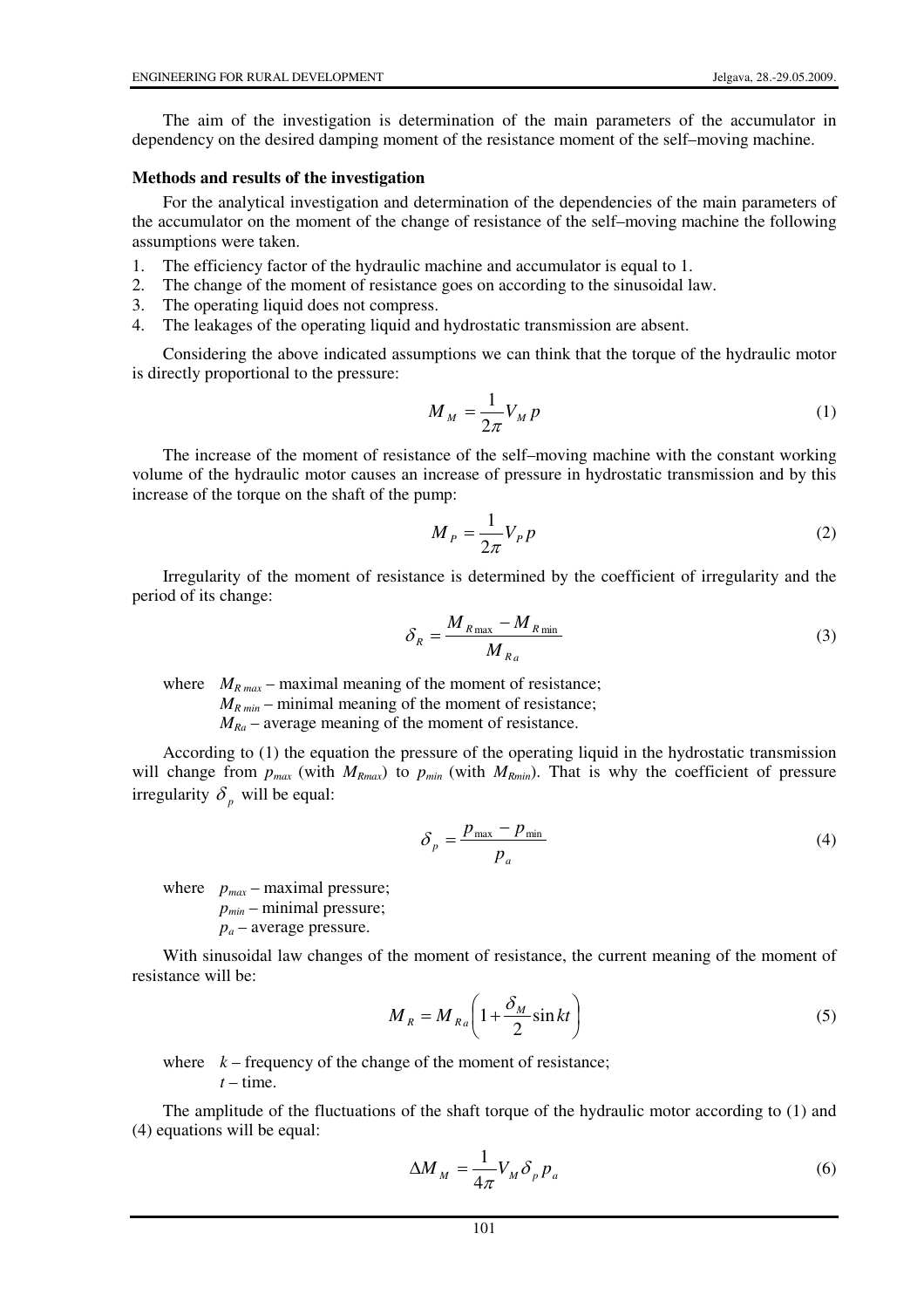Irregularity of the resistance moment is determined by the coefficient irregularity and the period of its change will be equal:

$$
\delta_M = \frac{2\Delta M_M}{M_{Ma}}\tag{7}
$$

Taking into account (1) the equations of the average meaning of the shaft torque of the hydraulic motor will be equal:

$$
M_{Ma} = \frac{1}{2\pi} V_M P_a \tag{8}
$$

Taking into account (7) and (8) equation:

$$
\Delta M_M = \frac{\delta_M V_M p_a}{4\pi} \tag{9}
$$

Since  $\delta_n = \delta_k = \delta_R$ , (5) the equation can be rewritten:

$$
M_M = M_{Ma} \left( 1 + \frac{\delta_p}{2} \sin kt \right) \tag{10}
$$

The angular acceleration of the hydraulic motor shaft will be:

$$
a_M = \frac{M_M - M_R}{I} \tag{11}
$$

where  $I$  – attached to the hydraulic motor shaft the moment of inertia of the self–moving machine.

Taking into account that  $M_{Ma} = M_{Ra}$ , we get:

$$
a_M = \frac{M_{Ma}}{2I} \left( \delta_p - \delta_R \right) \sin kt \tag{12}
$$

Having integrated them in the obtained expression we determine the law of the change of the angular speed of the hydraulic motor shaft:

$$
\omega_M = \omega_{M_a} - \frac{M_{Ma}}{2Ik} \left(\delta_p - \delta_R\right) \cos kt \tag{13}
$$

where  $\omega_{Ma}$  – the average angular speed of the shaft rotation of the hydraulic motor within the period *T*.

With the constant working volume of the hydraulic motor for getting the speed of rotation  $\omega_M$  it is necessary to have the following consumption of the operating liquid:

$$
\theta_M = \frac{1}{2\pi} V_M \omega_M \tag{14}
$$

Under the condition when  $M_M = M_{Ma}$ , the feeding of the pump will be equal to the consumption of the hydraulic motor. With the change of the moment of resistance the angular speed of the shaft rotation of the hydraulic motor will change according to the equation (13). The difference of the pump feeding and the consumption of the hydraulic motor will inflow to the accumulator or from it:

$$
\theta_A = \theta_P - \theta_M \tag{15}
$$

Taking into account that the feeding of the pump and the consumption of the hydraulic motor are proportional to the working volume and the frequency of rotation we can write:

$$
\theta_A = \frac{1}{2\pi} \left( V_p \omega_p - V_M \omega_M \right) \tag{16}
$$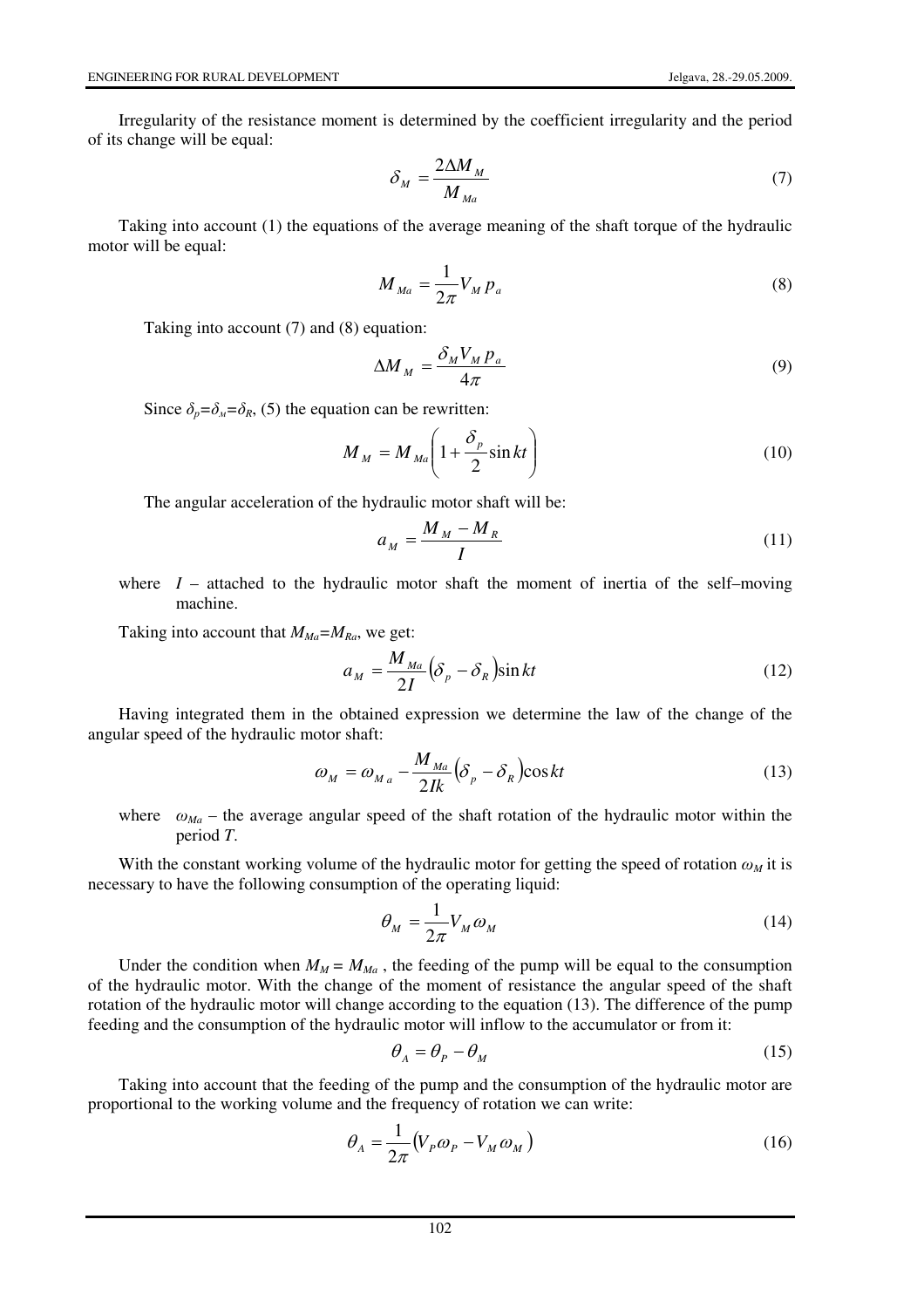In case when in the hydrostatic transmission there are hydraulic machines of the same working volume used, the equation (16) takes shape:

$$
\theta_A = \frac{V_M}{2\pi} \left( \omega_P - \omega_M \right) \tag{17}
$$

Taking into account that  $\omega_P \sim \omega_M = \pm \omega$ , with the account of the equations (17) and (13) we will get:

$$
\theta_A = \frac{M_{Ma} V_M}{4\pi I k} \left(\delta_p - \delta_R\right) \cos kt \tag{18}
$$

Having integrated the current expression in time we get the law of change of the volume of the operating liquid in the accumulator within the period *T*:

$$
V_A = \frac{M_{Ma}V_M}{4\pi I k^2} \left(\delta_p - \delta_R\right) \sin kt + V_{\text{min}} \tag{19}
$$

where  $V_{min}$  – the minimal volume of the operating liquid in the accumulator.

Change of volume of the accumulator occurs in a range from  $V_{max}$  (at *sinkt* = 1) up to  $V_{min}$  ( at  $sinkt = -1$ ).

Therefore we may write:

$$
\Delta V = \frac{M_{Ma} V_M}{2\pi I k^2} \left(\delta_p - \delta_R\right)
$$
\n(20)

According to (1) and (20) equations, we receive:

$$
\Delta V = \frac{p_a V_M^2}{4\pi^2 I k^2} \left(\delta_p - \delta_R\right)
$$
\n(21)

Compression and expansion of gas inside the accumulator takes place according to the Boyle-Mariotte law regarding the status change in perfect gases:

$$
p_0 V_0^n = p_{\min} V_{\max}^n = p_{\max} V_{\min}^n
$$
 (22)

In the remaining applications, such as energy accumulator, pulsation damper, emergency power source, dynamic pressure compensator, hydraulic spring, etc., it is possible to state, with reasonable accuracy, that the condition is adiabatic:

$$
\frac{\Delta V}{V_{\text{max}}} = 1 - \left(\frac{p_{\text{min}}}{p_{\text{max}}}\right)^{\frac{1}{n}}
$$
(23)

where  $n$  – polytrophic exponent.

From the equation (23) we receive dependence on which it is possible to define the useful volume of the accumulator:

$$
\Delta V = \frac{V_{\text{max}}}{1 - \left(\frac{p_{\text{min}}}{p_{\text{max}}}\right)^{\frac{1}{n}}}
$$
(24)

# **Conclusions**

- 1. The given equations allow defining in the analytical way the working volume of the accumulator for desirable size damper the moment of resistance of the self-moving machine.
- 2. Dependence of the change of the twisting moment of the engine of the machine on the change of the moment of resistance of the self-moving machine is shown at the connected accumulator.
- 3. Dependences of the change of speed and acceleration of the hydraulic motor and the change of volume of the operating liquid in the accumulator also are shown.